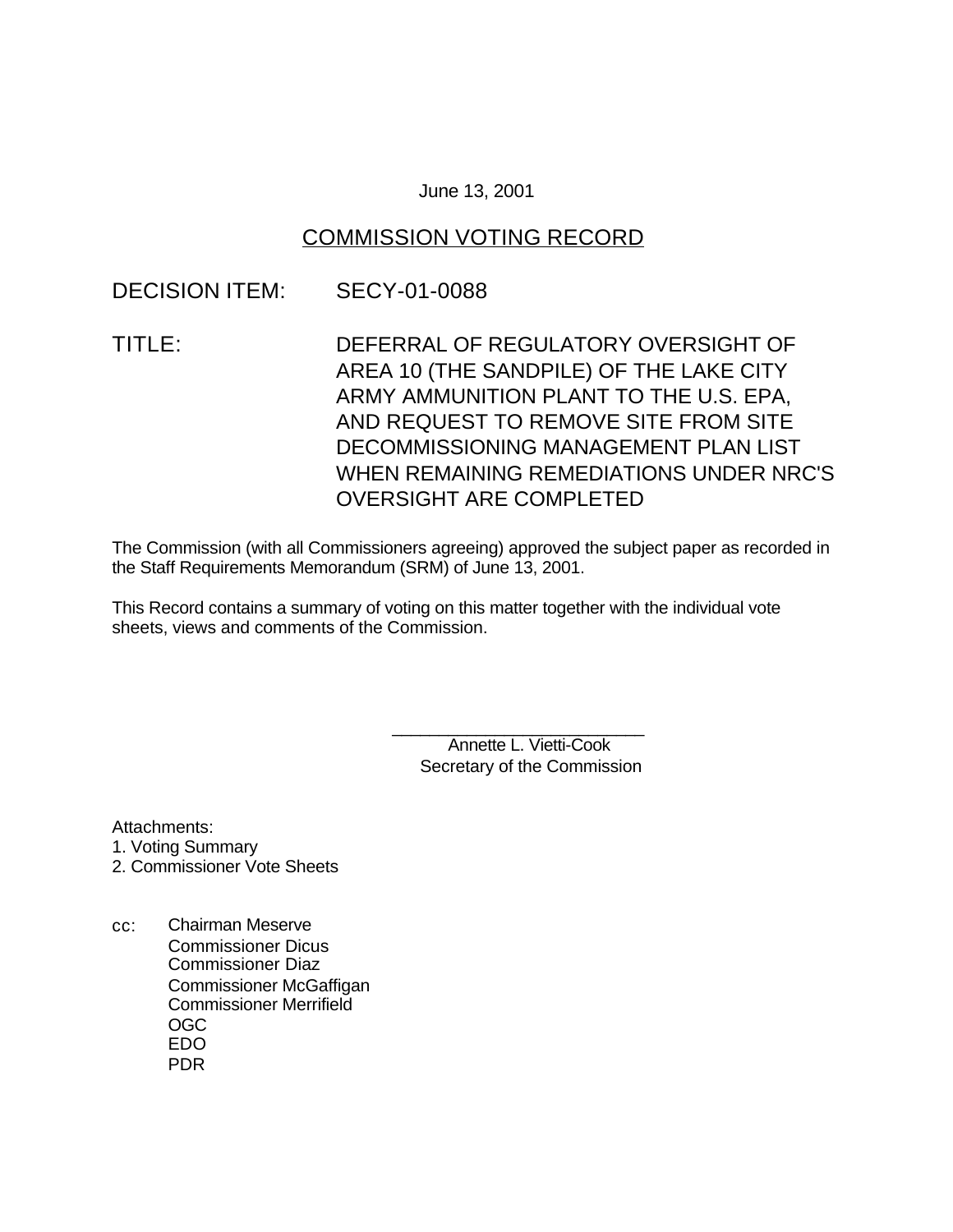## VOTING SUMMARY - SECY-01-0088

## RECORDED VOTES

|                      | <b>NOT</b><br>APRVD DISAPRVD ABSTAIN PARTICIP COMMENTS |   | <b>DATE</b> |
|----------------------|--------------------------------------------------------|---|-------------|
| <b>CHRM. MESERVE</b> | X                                                      |   | 6/6/01      |
| <b>COMR. DICUS</b>   | X                                                      | X | 6/5/01      |
| COMR. DIAZ           | X                                                      |   | 5/31/01     |
| COMR. McGAFFIGAN X   |                                                        |   | 5/24/01     |
| COMR. MERRIFIELD X   |                                                        |   | 5/31/01     |

# COMMENT RESOLUTION

In their vote sheets, all Commissioners approved the staff's recommendation and some provided some additional comments. Subsequently, the comments of the Commission were incorporated into the guidance to staff as reflected in the SRM issued on June 13, 2001.